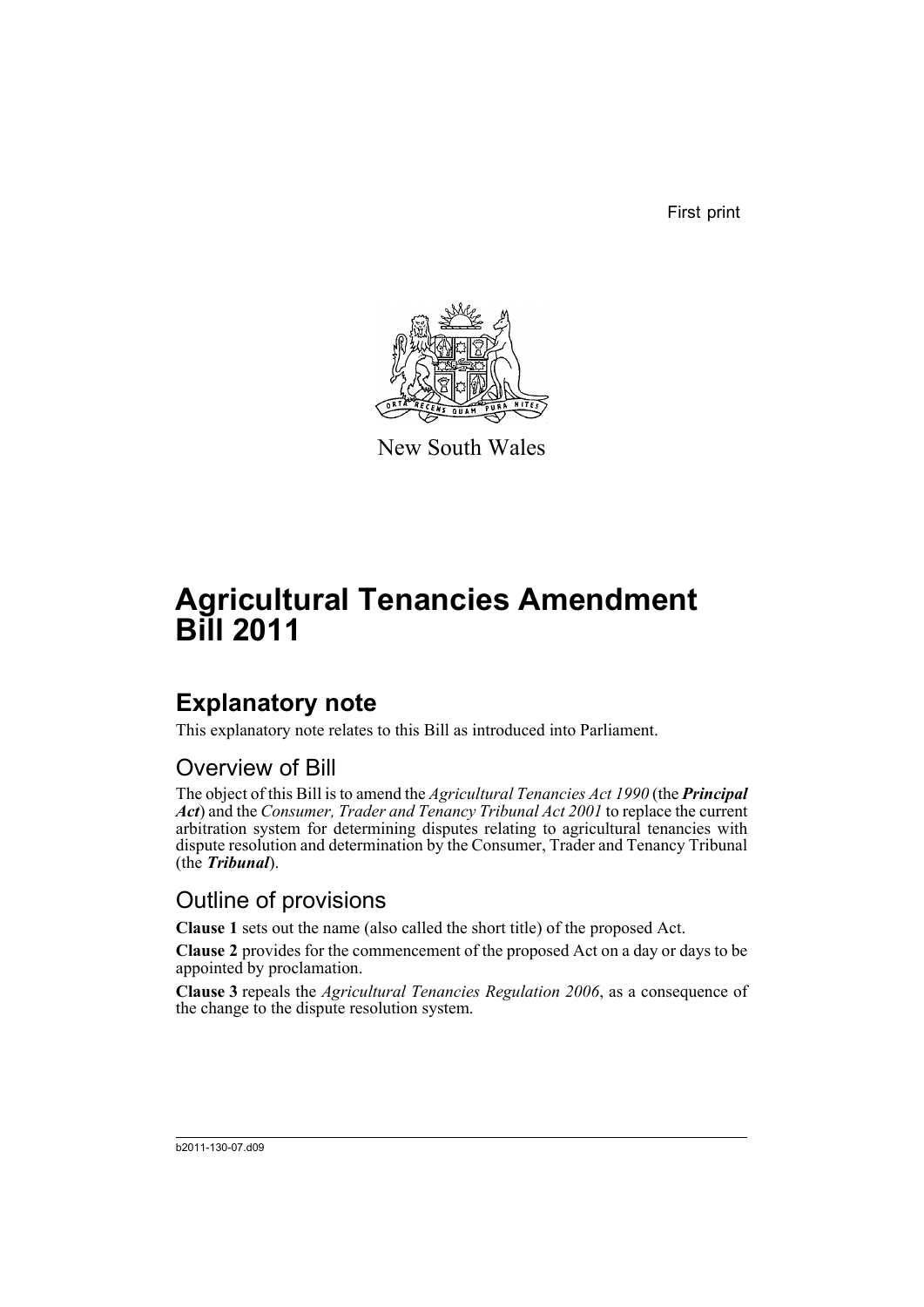Explanatory note

#### **Schedule 1 Amendment of Agricultural Tenancies Act 1990 No 64**

**Schedule 1 [1]** amends the long title to omit a reference to arbitration and mediation.

**Schedule 1 [2]** inserts an object for the Principal Act relating to the provision of a mechanism for settling disputes by applications to the Tribunal.

**Schedule 1 [3]** omits an unnecessary definition.

**Schedule 1 [4]** inserts a definition of *Tribunal*.

**Schedule 1 [5]–[9] and [11]** replace the use of arbitration to resolve certain matters with determination by the Tribunal. The matters relate to the terms of an agricultural tenancy and improvements carried out by owners or tenants and compensation for improvements.

**Schedule 1 [10]** removes the requirement for the cost of condition reports to be shared and also makes a consequential amendment.

**Schedule 1 [12]** replaces Part 4 of the Principal Act to confer jurisdiction on the Tribunal to resolve disputes and other matters relating to agricultural tenancies. Proposed section 20 enables an owner or tenant (or former owner or former tenant) to apply to the Tribunal for determination of matters under the Principal Act, including disputes relating to or arising out of agricultural tenancies. Proposed section 21 sets out the orders that may be made by the Tribunal and limits the amount that may be ordered to be paid to \$500,000. Proposed section 22 requires all applications for determinations to be dealt with by the Tribunal under the alternative dispute resolution provisions of the *Consumer, Trader and Tenancy Tribunal Act* 2001 and prevents the Tribunal from determining a matter unless it is satisfied there is no prospect of settlement or successful mediation. Proposed section 23 re-enacts a provision relating to amounts payable by trustee owners of farms. **Schedule 1 [16]** makes a consequential amendment.

**Schedule 1 [13]** omits an unnecessary provision relating to the delegation of functions by the Director-General of the Department of Primary Industries. The current functions of the Director-General are being omitted by the proposed Act.

**Schedule 1 [14]** enables the service of documents by facsimile.

**Schedule 1 [15]** makes it clear that documents may be served in the manner permitted by the *Consumer, Trader and Tenancy Tribunal Act 2001*.

**Schedule 1 [17]** enables savings and transitional provisions to be made consequent on the enactment of the proposed Act.

**Schedule 1 [18]** continues the application of the current law to matters the subject of an application for arbitration before the commencement of proposed Part 4.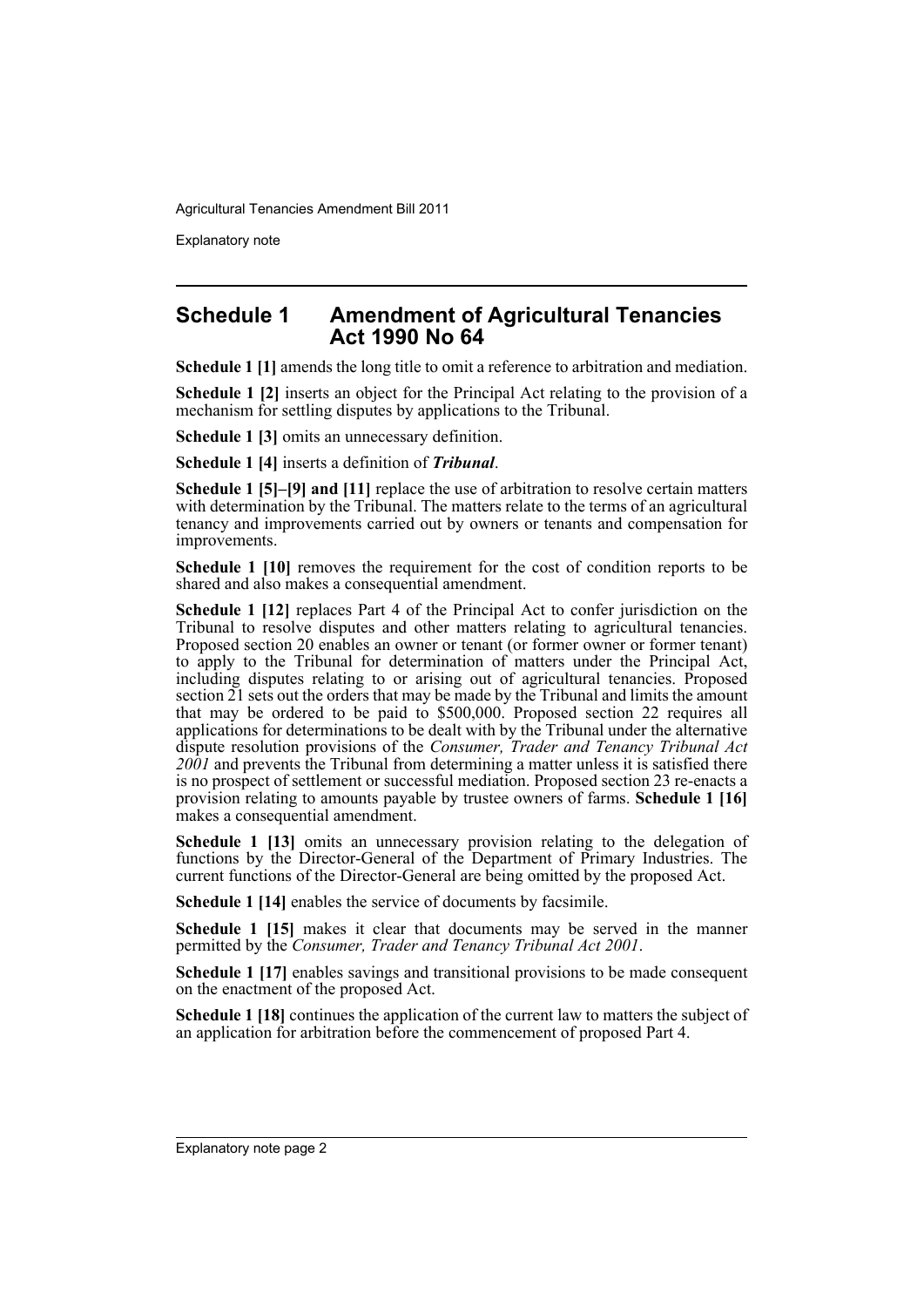Explanatory note

#### **Schedule 2 Amendment of Consumer, Trader and Tenancy Tribunal Act 2001 No 82**

**Schedule 2 [1]** makes an amendment consequential on the conferral of jurisdiction on the Tribunal under the *Agricultural Tenancies Act 1990*.

**Schedule 2 [2]** assigns to the Commercial Division of the Tribunal the exercise of the Tribunal's jurisdiction under the *Agricultural Tenancies Act 1990*.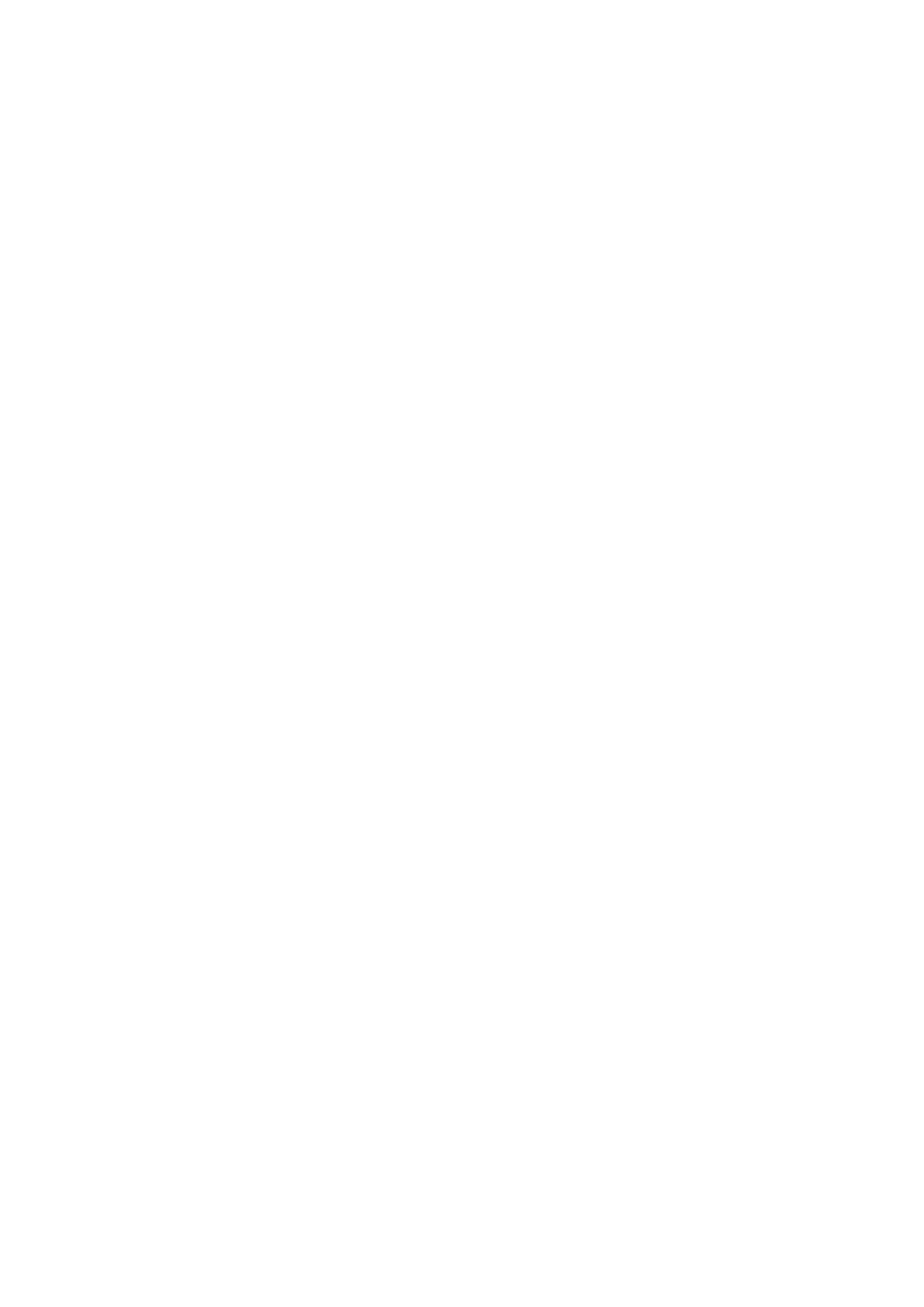First print



New South Wales

# **Agricultural Tenancies Amendment Bill 2011**

### **Contents**

|                | Page                                                                                                                |
|----------------|---------------------------------------------------------------------------------------------------------------------|
| Name of Act    |                                                                                                                     |
| Commencement   |                                                                                                                     |
| Repeal         |                                                                                                                     |
|                | 3                                                                                                                   |
|                |                                                                                                                     |
| Act 2001 No 82 |                                                                                                                     |
|                | Schedule 1 Amendment of Agricultural Tenancies Act 1990 No 64<br>Amendment of Consumer, Trader and Tenancy Tribunal |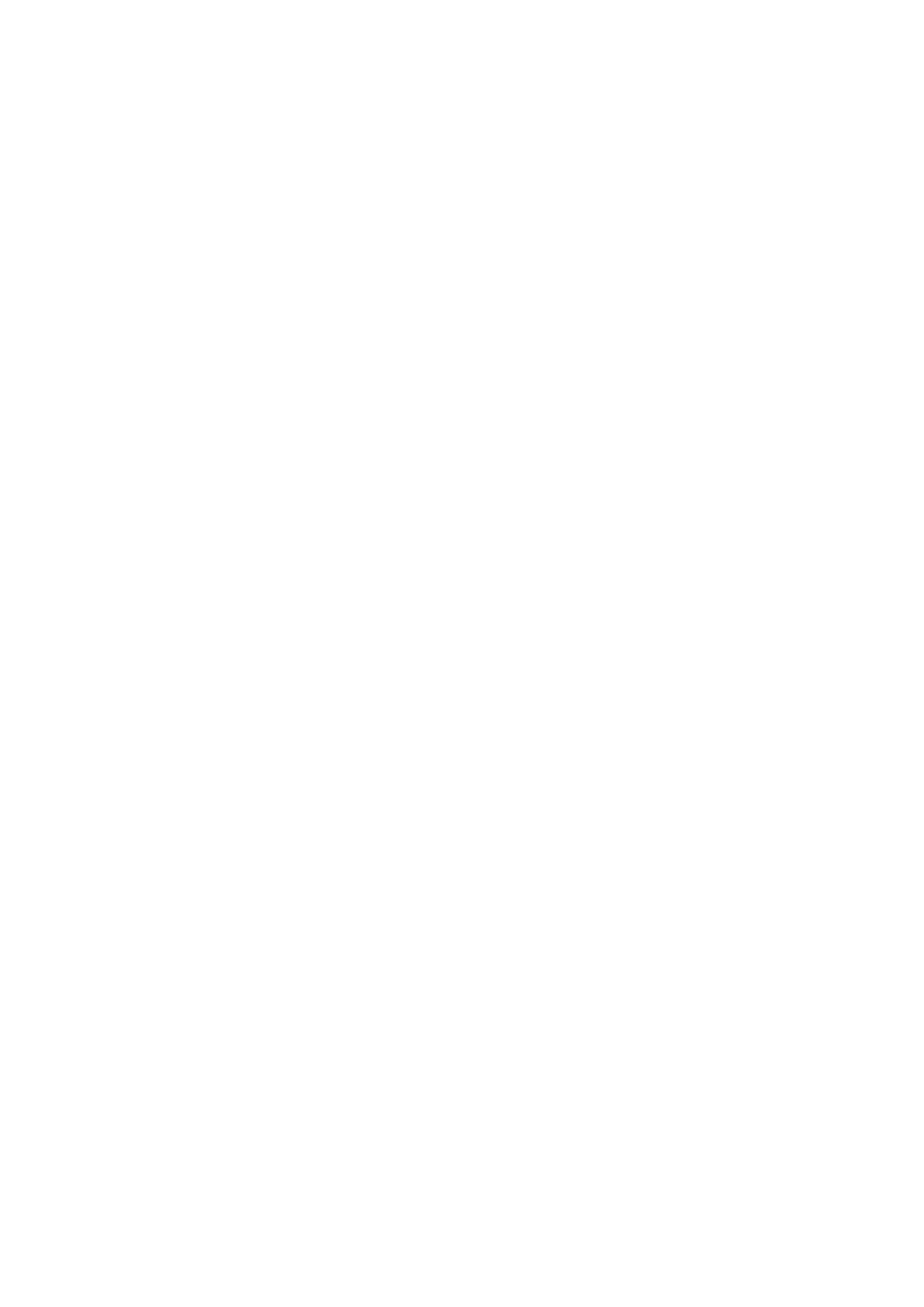

New South Wales

## **Agricultural Tenancies Amendment Bill 2011**

No , 2011

#### **A Bill for**

An Act to amend the *Agricultural Tenancies Act 1990* and the *Consumer, Trader and Tenancy Tribunal Act 2001* with respect to the resolution of disputes and to confer jurisdiction relating to agricultural tenancies on the Consumer, Trader and Tenancy Tribunal; and for other purposes.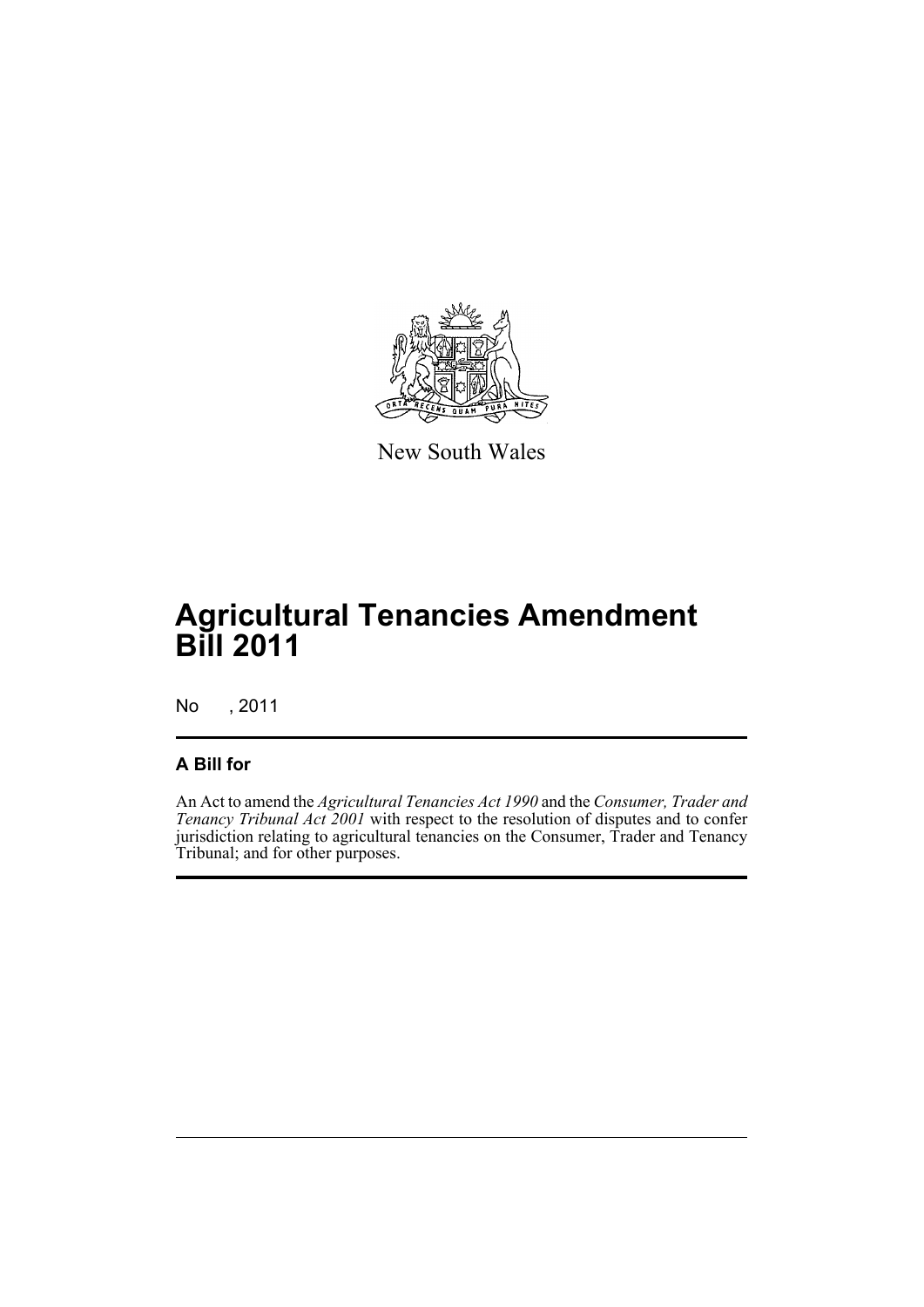<span id="page-7-2"></span><span id="page-7-1"></span><span id="page-7-0"></span>

|   | The Legislature of New South Wales enacts:                           | 1                       |
|---|----------------------------------------------------------------------|-------------------------|
|   | Name of Act                                                          | $\mathcal{P}$           |
|   | This Act is the <i>Agricultural Tenancies Amendment Act 2011</i> .   | 3                       |
|   | Commencement                                                         | $\overline{\mathbf{4}}$ |
|   | This Act commences on a day or days to be appointed by proclamation. | 5                       |
| 3 | Repeal                                                               | 6                       |
|   | The Agricultural Tenancies Regulation 2006 is repealed.              | 7                       |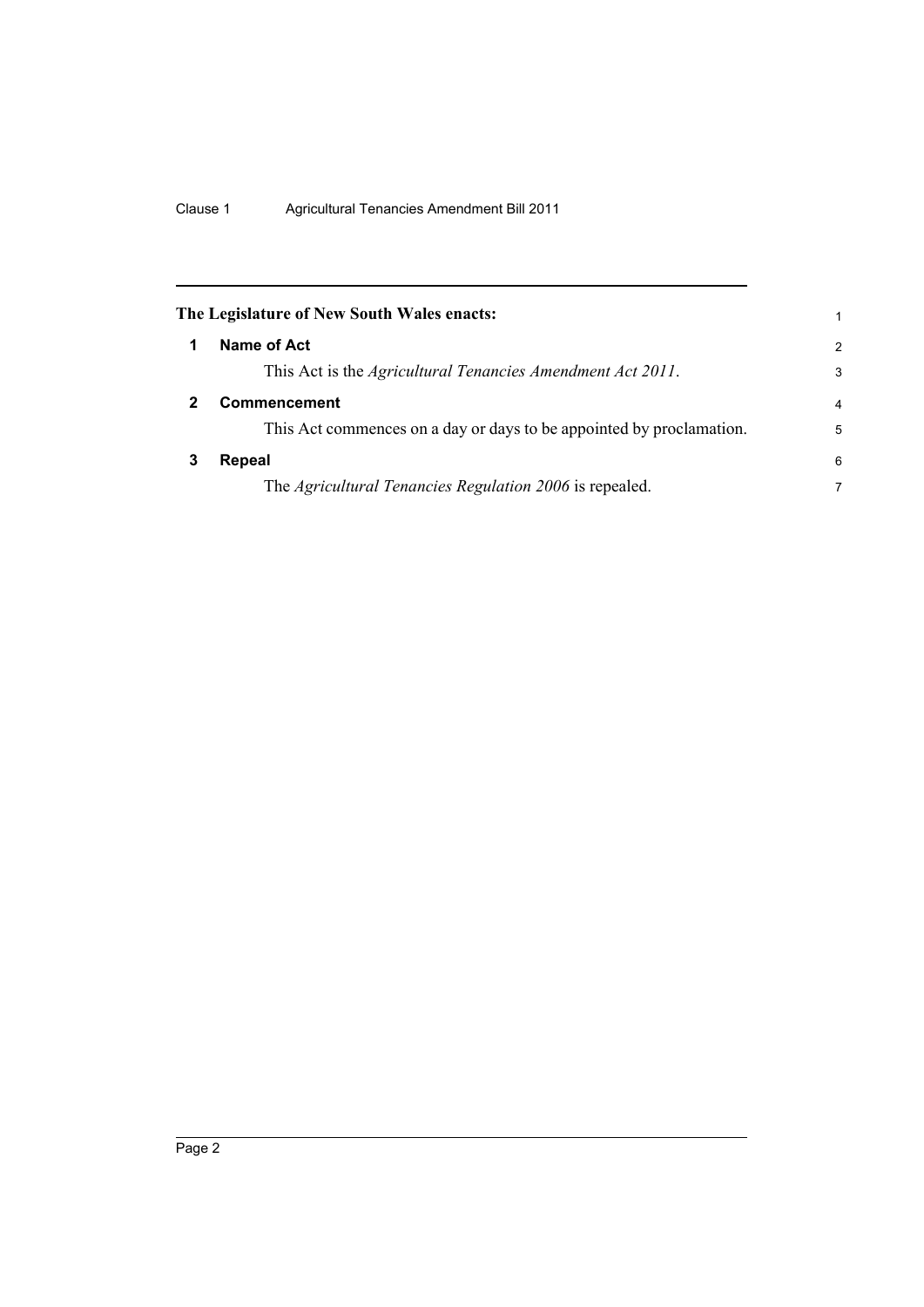Amendment of Agricultural Tenancies Act 1990 No 64 Schedule 1

<span id="page-8-0"></span>

|        | <b>Schedule 1</b><br><b>Amendment of Agricultural Tenancies</b><br>Act 1990 No 64                                                                                      | 1<br>$\overline{c}$ |
|--------|------------------------------------------------------------------------------------------------------------------------------------------------------------------------|---------------------|
| [1]    | Long title                                                                                                                                                             | 3                   |
|        | Omit "determination by mediation or arbitration". Insert instead "resolution".                                                                                         | 4                   |
| [2]    | <b>Section 3 Objects</b>                                                                                                                                               | 5                   |
|        | Omit section 3 (c) and (d). Insert instead:                                                                                                                            | 6                   |
|        | to provide a mechanism for settling disputes between<br>(c)<br>parties to agricultural tenancies through applications to the<br>Consumer, Trader and Tenancy Tribunal. | 7<br>8<br>9         |
| [3]    | <b>Section 4 Definitions</b>                                                                                                                                           | 10                  |
|        | Omit the definition of <b>Director-General</b> from section $4(1)$ .                                                                                                   | 11                  |
| [4]    | Section 4 (1), definition of "Tribunal"                                                                                                                                | 12                  |
|        | Insert in alphabetical order:                                                                                                                                          | 13                  |
|        | Tribunal means the Consumer, Trader and Tenancy Tribunal<br>established under the Consumer, Trader and Tenancy Tribunal<br>Act 2001.                                   | 14<br>15<br>16      |
| [5]    | Section 5 Agreements to be in writing                                                                                                                                  | 17                  |
|        | Omit "arbitration" from section 5 (2). Insert instead "the Tribunal".                                                                                                  | 18                  |
| [6]    | Section 6 Improvements carried out by tenants with consent                                                                                                             | 19                  |
|        | Omit "arbitration" from section 6 (4). Insert instead "the Tribunal".                                                                                                  | 20                  |
| [7]    | Section 7 Improvements carried out by tenants without consent                                                                                                          | 21                  |
|        | Omit "arbitration" wherever occurring. Insert instead "the Tribunal".                                                                                                  | 22                  |
| [8]    | Section 8 Improvements carried out by owner with consent                                                                                                               | 23                  |
|        | Omit "arbitration" from section 8 (4). Insert instead "the Tribunal".                                                                                                  | 24                  |
| [9]    | Section 9 Improvements carried out by owners without consent                                                                                                           | 25                  |
|        | Omit "arbitration" wherever occurring. Insert instead "the Tribunal".                                                                                                  | 26                  |
| $[10]$ | Section 12 Record of condition of farm                                                                                                                                 | 27                  |
|        | Omit section 12 $(3)$ and $(4)$ .                                                                                                                                      | 28                  |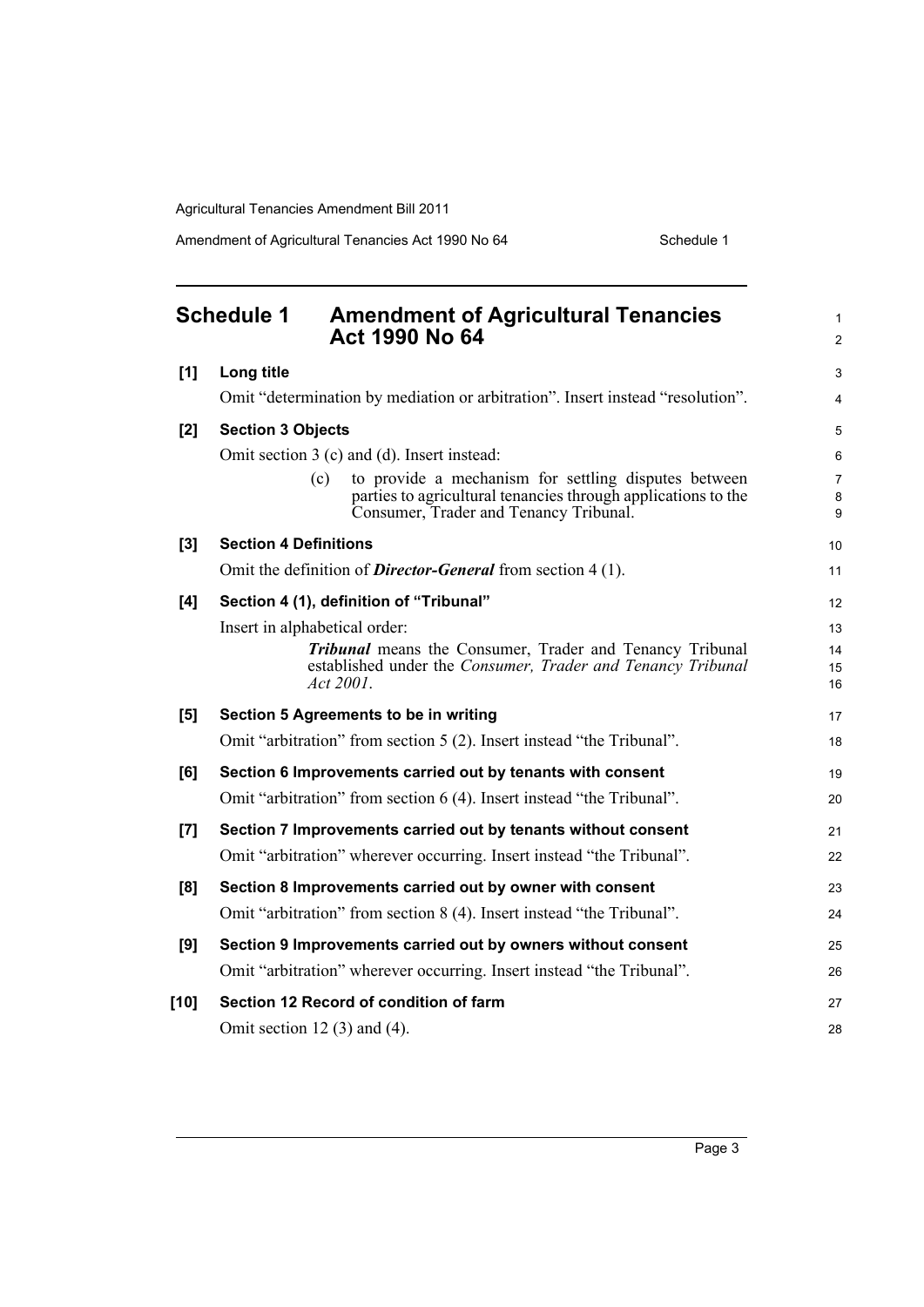| Schedule 1 |  | Amendment of Agricultural Tenancies Act 1990 No 64 |
|------------|--|----------------------------------------------------|
|------------|--|----------------------------------------------------|

| $[11]$ |                                                    |     |                                               | Section 18 Compensation for general improvement to farm                                                                                                                                        | 1<br>2         |
|--------|----------------------------------------------------|-----|-----------------------------------------------|------------------------------------------------------------------------------------------------------------------------------------------------------------------------------------------------|----------------|
|        | Omit "awarded by arbitration" from section 18 (2). |     |                                               |                                                                                                                                                                                                |                |
|        | Insert instead "determined by the Tribunal".       |     |                                               |                                                                                                                                                                                                |                |
| $[12]$ | Part 4                                             |     |                                               |                                                                                                                                                                                                | 4              |
|        | Omit the Part. Insert instead:                     |     |                                               |                                                                                                                                                                                                |                |
|        | Part 4                                             |     |                                               | Dispute resolution and remedies                                                                                                                                                                | 6              |
|        | 20                                                 |     | Applications to Tribunal relating to disputes |                                                                                                                                                                                                |                |
|        |                                                    | (1) |                                               | An owner or tenant may apply to the Tribunal for determination<br>of any of the following:                                                                                                     | 8<br>9         |
|        |                                                    |     | (a)                                           | a dispute relating to a right or obligation conferred by this<br>Act.                                                                                                                          | 10<br>11       |
|        |                                                    |     | (b)                                           | a dispute arising from, or relating to, an agreement creating<br>a tenancy or any other dispute (not being a dispute referred<br>to in paragraph (a)) arising from, or relating to, a tenancy, | 12<br>13<br>14 |
|        |                                                    |     | (c)                                           | any other matter that may be determined by the Tribunal<br>under this Act.                                                                                                                     | 15<br>16       |
|        |                                                    | (2) |                                               | An application to the Tribunal must be made not later than<br>3 months after the relevant dispute or other matter arises or the<br>end of the tenancy, whichever is the later.                 | 17<br>18<br>19 |
|        | 21                                                 |     |                                               | Orders that may be made by Tribunal                                                                                                                                                            | 20             |
|        |                                                    | (1) |                                               | The Tribunal may, on application by an owner or tenant under<br>this Act, or in any proceedings under this Act, make one or more<br>of the following orders:                                   | 21<br>22<br>23 |
|        |                                                    |     | (a)                                           | an order giving effect to a determination that may be made<br>by the Tribunal under this Act,                                                                                                  | 24<br>25       |
|        |                                                    |     | (b)                                           | an order that a record of the condition of a matter under<br>section 12 must be amended or is not required to be<br>amended.                                                                   | 26<br>27<br>28 |
|        |                                                    |     | (c)                                           | an order that restrains any action in breach of a term of a<br>tenancy,                                                                                                                        | 29<br>30       |
|        |                                                    |     | (d)                                           | an order that requires an action in performance of a<br>tenancy,                                                                                                                               | 31<br>32       |
|        |                                                    |     | (e)                                           | an order for the payment of an amount of money,                                                                                                                                                | 33             |
|        |                                                    |     | (f)                                           | an order as to compensation,                                                                                                                                                                   | 34             |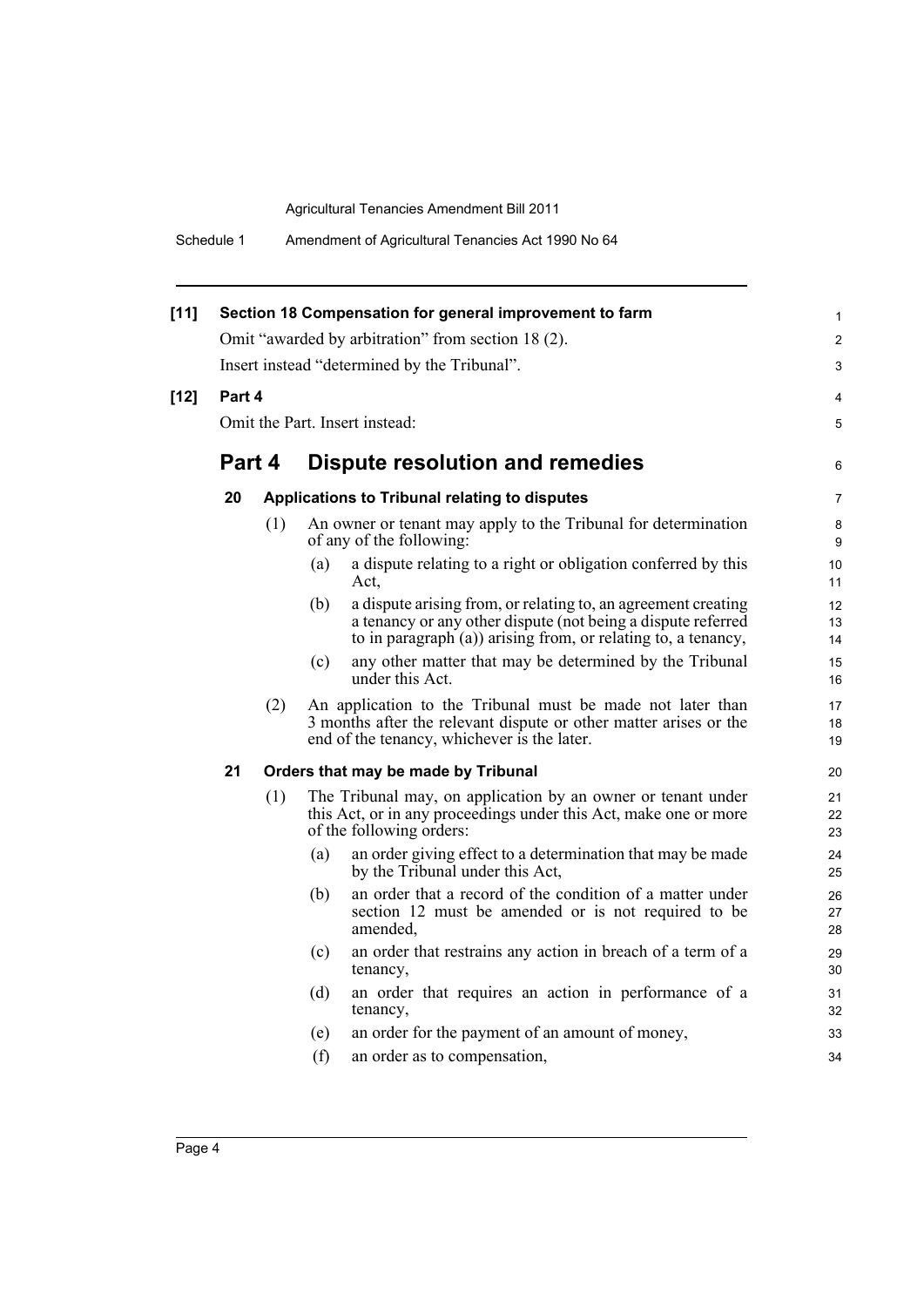#### Amendment of Agricultural Tenancies Act 1990 No 64 Schedule 1

|     | (g) | an order that an owner or tenant perform such work or take<br>such other steps as the order specifies to remedy a breach<br>of a term of the tenancy,                                                                                           | 1<br>$\overline{\mathbf{c}}$<br>3 |
|-----|-----|-------------------------------------------------------------------------------------------------------------------------------------------------------------------------------------------------------------------------------------------------|-----------------------------------|
|     | (h) | an order directing an owner, an owner's agent or a tenant<br>to comply with a requirement of this Act or the regulations,                                                                                                                       | 4<br>5                            |
|     | (i) | an order terminating a tenancy or an order for the<br>possession of a farm,                                                                                                                                                                     | 6<br>$\overline{7}$               |
|     | (i) | an order directing an owner or owner's agent to give a<br>former tenant or a person authorised by the former tenant<br>access to a farm for the purposes of recovering goods or<br>fixtures that the former tenant is entitled to remove.       | 8<br>9<br>10<br>11                |
| (2) |     | An order under subsection $(1)$ $(c)$ or $(d)$ may be made even<br>though it provides a remedy in the nature of an injunction or order<br>for specific performance in circumstances in which such a<br>remedy would not otherwise be available. | 12<br>13<br>14<br>15              |
| (3) |     | The Tribunal must not make an order for:                                                                                                                                                                                                        | 16                                |
|     | (a) | the payment of an amount that exceeds \$500,000 or such<br>other amount as may be prescribed by the regulations for<br>the purposes of this section, or                                                                                         | 17<br>18<br>19                    |
|     | (b) | the performance of work or the taking of steps the cost of<br>which is likely to or will exceed \$500,000 or such other<br>amount as may be prescribed by the regulations for the<br>purposes of this section.                                  | 20<br>21<br>22<br>23              |
| (4) |     | The Tribunal may, in any proceedings before it under this Act,<br>make any one or more of the following orders:                                                                                                                                 | 24<br>25                          |
|     | (a) | an order that varies or sets aside, or stays or suspends the<br>operation of, any order made in proceedings or earlier<br>proceedings,                                                                                                          | 26<br>27<br>28                    |
|     | (b) | any ancillary order the Tribunal thinks appropriate,                                                                                                                                                                                            | 29                                |
|     | (c) | an interim order.                                                                                                                                                                                                                               | 30                                |
| (5) |     | A provision of this Act that enables an owner or tenant to apply<br>for a determination by the Tribunal and the Tribunal to determine<br>a matter or make an order also applies, where appropriate, to a<br>former owner or former tenant.      | 31<br>32<br>33<br>34              |
| (6) |     | This section does not limit the Tribunal's powers under the                                                                                                                                                                                     | 35                                |

*Consumer, Trader and Tenancy Tribunal Act 2001*.

36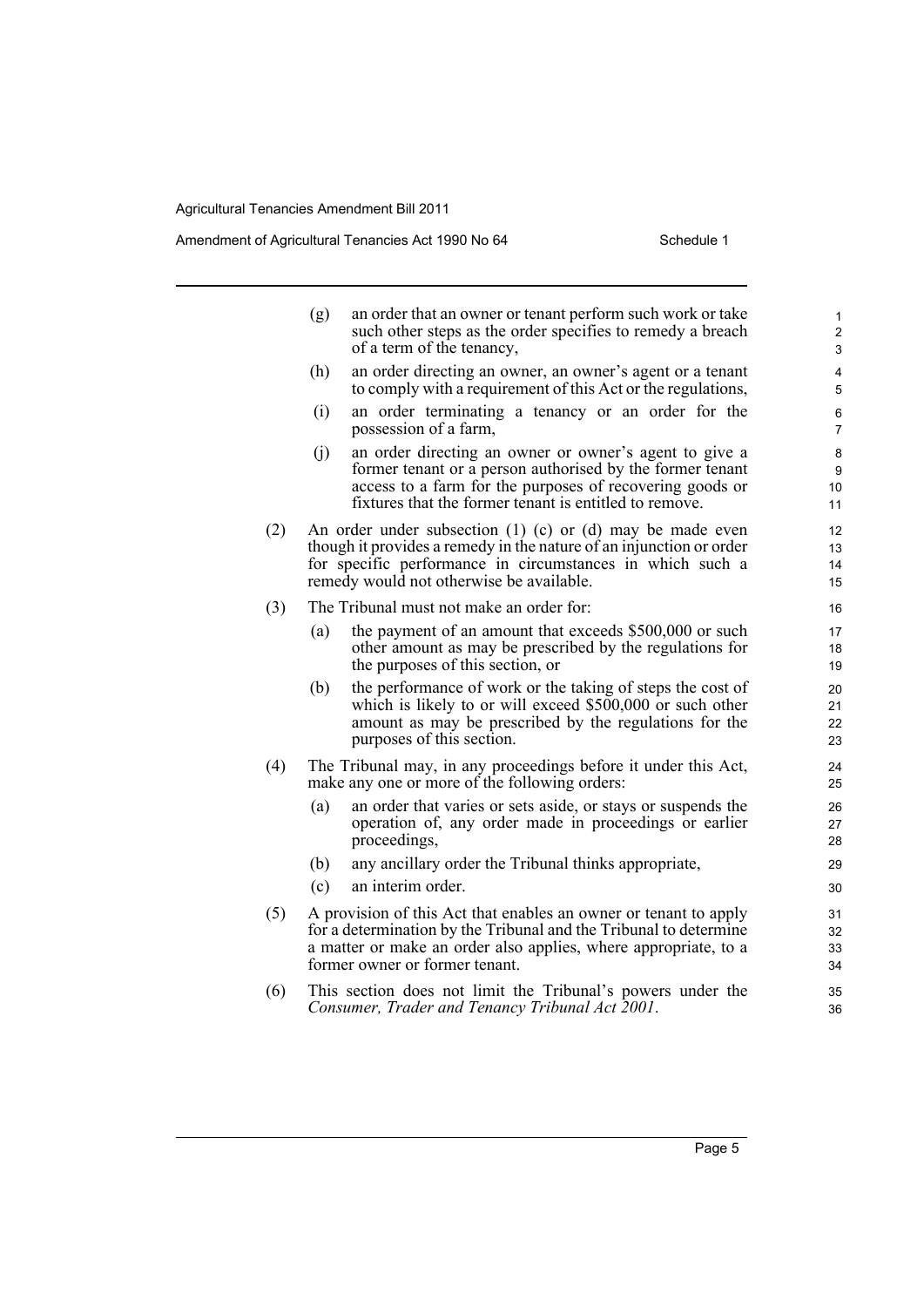Schedule 1 Amendment of Agricultural Tenancies Act 1990 No 64

|        | 22 | instance                                  |        | Matters to be dealt with by alternative dispute resolution at first                                                                                                                                                                               | 1<br>$\overline{c}$            |
|--------|----|-------------------------------------------|--------|---------------------------------------------------------------------------------------------------------------------------------------------------------------------------------------------------------------------------------------------------|--------------------------------|
|        |    | (1)                                       |        | An application by an owner or tenant or former owner or tenant<br>to the Tribunal for a determination under this Act must be dealt<br>with by the Tribunal under Division 1 of Part 5 of the Consumer,<br>Trader and Tenancy Tribunal Act 2001.   | 3<br>4<br>5<br>6               |
|        |    | (2)                                       |        | If a settlement of a matter the subject of any such application is<br>not reached, the Tribunal must refer the matter for mediation or<br>neutral evaluation under Division 2 of Part 5 of the Consumer,<br>Trader and Tenancy Tribunal Act 2001. | $\overline{7}$<br>8<br>9<br>10 |
|        |    | (3)                                       |        | The Tribunal may determine proceedings for any such matter<br>only if it is satisfied that a settlement or agreement or<br>arrangement in relation to the matter has not been and is not<br>likely to be reached.                                 | 11<br>12<br>13<br>14           |
|        |    | (4)                                       |        | Despite any other provision of this section, the Tribunal may at<br>any time direct that an inquiry be held under section 16 of the<br>Consumer, Trader and Tenancy Tribunal Act 2001 into an issue<br>in proceedings under this Act.             | 15<br>16<br>17<br>18           |
|        | 23 |                                           |        | Amount awarded to be charge on land of trustees                                                                                                                                                                                                   | 19                             |
|        |    | (1)                                       |        | An amount ordered to be paid under this Act to a tenant and that<br>is due from a trustee owner is a charge on the farm.                                                                                                                          | 20<br>21                       |
|        |    | (2)                                       |        | The trustee owner is entitled to have the charge released if the<br>trustee owner pays to the tenant the amount due to the tenant.                                                                                                                | 22<br>23                       |
|        |    | (3)                                       |        | The tenant is entitled to the charge while the trustee owner fails<br>to pay to the tenant the amount due to the tenant.                                                                                                                          | 24<br>25                       |
|        |    | (4)                                       |        | The charge may be registered in the General Register of Deeds<br>under section 187 of the Conveyancing Act 1919.                                                                                                                                  | 26<br>27                       |
|        |    | (5)                                       | owner. | The amount due is not recoverable personally from the trustee                                                                                                                                                                                     | 28<br>29                       |
| [13]   |    |                                           |        | <b>Section 27A Delegation</b>                                                                                                                                                                                                                     | 30                             |
|        |    | Omit the section.                         |        |                                                                                                                                                                                                                                                   | 31                             |
| $[14]$ |    |                                           |        | <b>Section 28 Service of documents</b>                                                                                                                                                                                                            | 32                             |
|        |    | Insert at the end of section $28(1)(c)$ : |        |                                                                                                                                                                                                                                                   |                                |
|        |    |                                           |        | , or                                                                                                                                                                                                                                              | 34                             |
|        |    |                                           | (d)    | by sending the document by facsimile transmission to the<br>facsimile number of that person.                                                                                                                                                      | 35<br>36                       |
|        |    |                                           |        |                                                                                                                                                                                                                                                   |                                |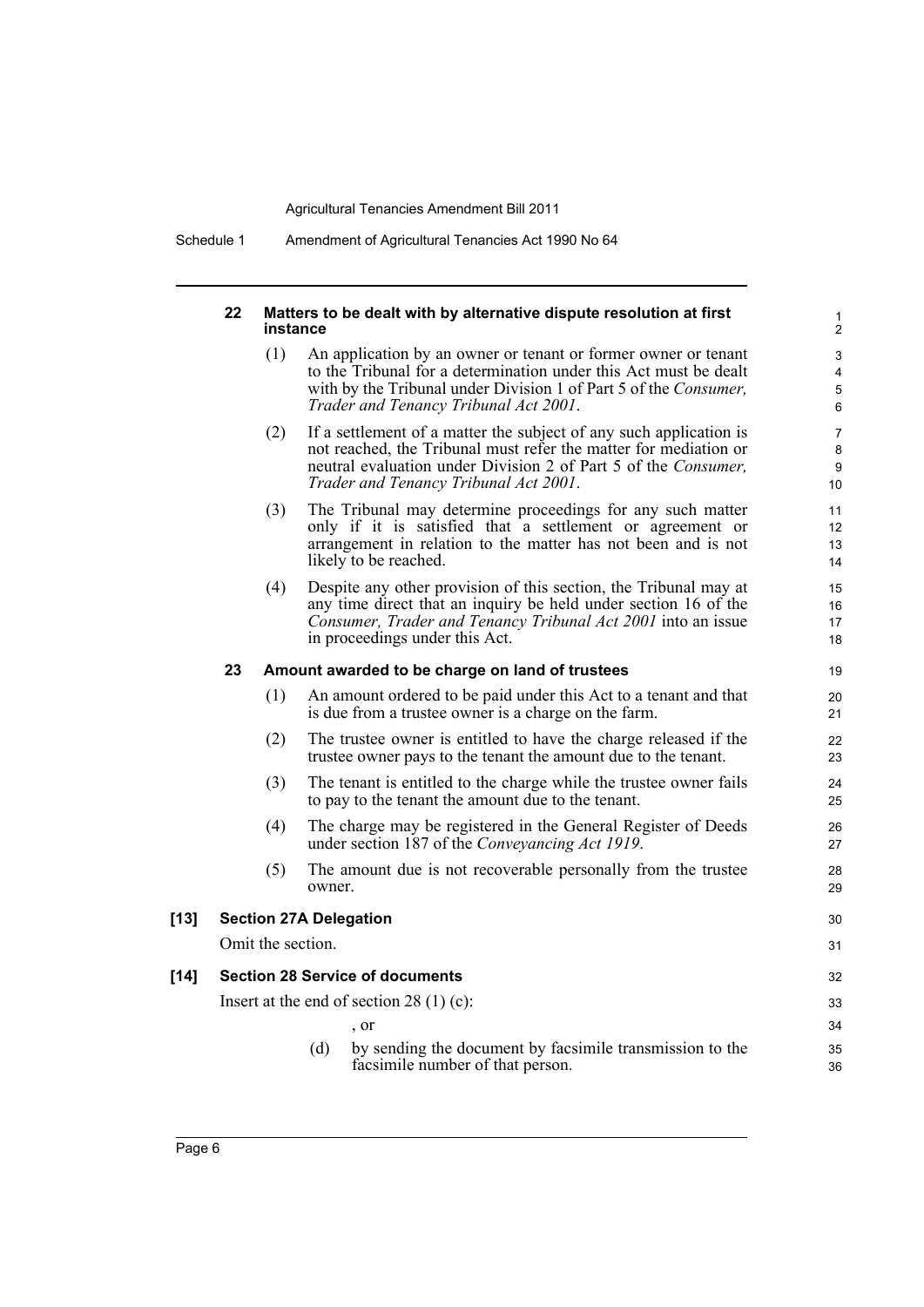| Amendment of Agricultural Tenancies Act 1990 No 64 | Schedule 1 |
|----------------------------------------------------|------------|
|----------------------------------------------------|------------|

| [15] | <b>Section 28 (3)</b>                                                                                                                                                                                                                                                                                                                                          | 1                                               |
|------|----------------------------------------------------------------------------------------------------------------------------------------------------------------------------------------------------------------------------------------------------------------------------------------------------------------------------------------------------------------|-------------------------------------------------|
|      | Insert "the Consumer, Trader and Tenancy Tribunal Act 2001 or any other"<br>after "service provided by".                                                                                                                                                                                                                                                       | 2<br>3                                          |
| [16] | <b>Section 29 Regulations</b>                                                                                                                                                                                                                                                                                                                                  | 4                                               |
|      | Omit section 29 (2).                                                                                                                                                                                                                                                                                                                                           | 5                                               |
| [17] | <b>Schedule 2 Savings and transitional provisions</b>                                                                                                                                                                                                                                                                                                          | 6                                               |
|      | Insert at the end of clause $2(1)$ :                                                                                                                                                                                                                                                                                                                           | 7                                               |
|      | Agricultural Tenancies Amendment Act 2011                                                                                                                                                                                                                                                                                                                      | 8                                               |
| [18] | Schedule 2, clause 5                                                                                                                                                                                                                                                                                                                                           | 9                                               |
|      | Insert after clause 4:                                                                                                                                                                                                                                                                                                                                         | 10                                              |
|      | 5<br><b>Continuation of arbitration provisions</b>                                                                                                                                                                                                                                                                                                             | 11                                              |
|      | This Act and the <i>Agricultural Tenancies Regulation 2006</i> , as in<br>force immediately before the substitution of Part 4 of this Act by<br>the Agricultural Tenancies Amendment Act 2011, continue to<br>apply to a dispute or other matter the subject of an application for<br>arbitration made but not finally determined before that<br>substitution. | $12 \overline{ }$<br>13<br>14<br>15<br>16<br>17 |